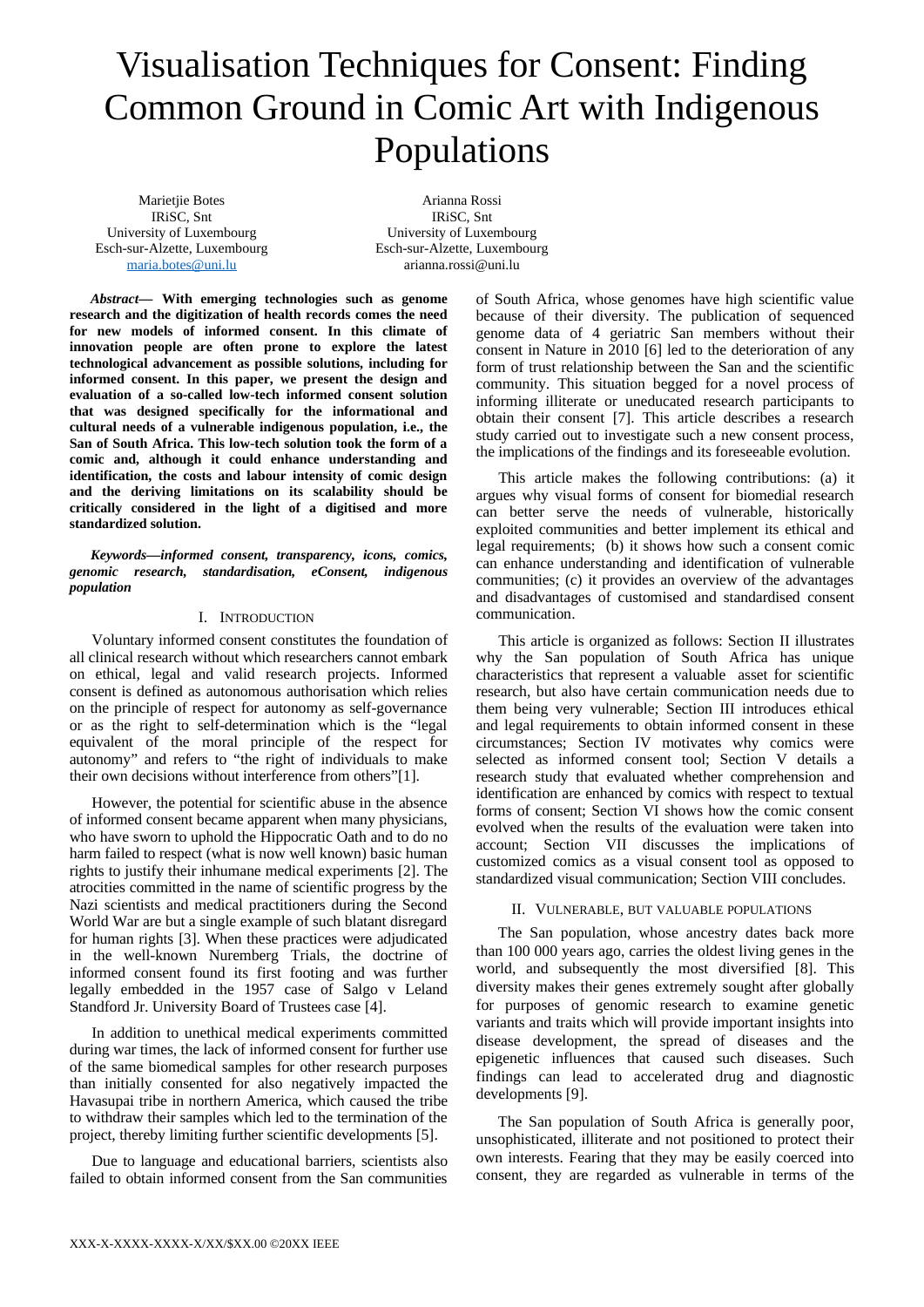Declaration of Helsinki [7]. Although the Declaration of Helsinki does not provide a definition for the term, the San population's vulnerability can be deduced from the general ambit of the vulnerability protections provided in the declaration for, amongst others, indigenous populations. In this context the Declaration of Helsinki stipulates that "[s]pecial attention should be given to the specific information needs of individual potential subjects as well as to the methods used to deliver the information" [7]. Accordingly, the San population clearly has special communication needs, because the majority of its members communicate primarily in their indigenous languages, exclusive to their population, or in Afrikaans, a language indigenous to South Africa and spoke by a vast minority of its people, and find it hard, if not impossible, to communicate in English, or any other language, with researchers [10]. Many of its members are also completely illiterate, which questions the legality of any written consent form signed in these circumstances.

### III. THE LEGAL MANDATE TO IMPROVE COMMUNICATION

Most scientific terms associated with genomic research include abstract and complex technical concepts that are often completely foreign to laypeople. These hurdles are even bigger for the members of the San population who suffer from low levels of education and language barriers. Although the San seem to recognized some of the genomic terminology used, it is highly questionable whether they sufficiently comprehend the issues associated with a genome research study to give adequate informed consent as required in international instruments, such as the Belmont Report and the Declaration of Helsinki [10]. The doctrine of informed consent was first introduced into South African law in *Richter v Estate Hammann* and confirmed in *Castell v De Greef* as part of the existing South African medical and health law jurisprudence [11]. In terms of the South African Constitution, the bodily and psychological integrity of everyone is protected to the extent that no one may be subjected to medical or scientific experiments without their informed consent [12], and is the informed consent doctrine also codified in the National Health Act [13]. Similarly to the Declaration of Helsinki and the Belmont Report, these acts do not only set out the information that should be disclosed to research participants, but also the need to communicate in a language that the participants understand, taking participants' levels of education, language ability or literacy into account. However, none of the regulatory instruments stipulate how to ensure the adequacy or comprehension of information that should enable consent, especially when such consent must be obtained from a vulnerable population such as the San.

## IV. REDESIGNING CONSENT: FROM CAVE PAINTINGS TO **COMICS**

The San has a very old and rich culture of visual communication to record their history and to transfer knowledge in the form of cave paintings and rock art, remnants of which can still be seen in the Maluti Mountains and Drakensberg [14]. This visual communication culture seemed to be the ideal common ground for the creation of a comic to explain the concepts associated with genomic research by combining the rock art symbols with graphic icons from the digital world to serve as a visual language to communicate to the San the information required to result in a truly informed consent. This was subsequently the premise on which the visual communication tool depicted in Figure 1 was designed in an effort to bridge communication gaps between a vulnerable indigenous population and genome researchers in  $2015<sup>1</sup>$  $2015<sup>1</sup>$  $2015<sup>1</sup>$  [10].

As far as the first author could ascertain, this is the only study of its kind to gauge whether the comprehension of the content of an informed consent instrument can be enhanced in such a naturally isolated vulnerable indigenous population and whether they could identify with the iconic characters that represented the research participants. The further fact that the first author spoke one of the San's primary languages, namely Afrikaans, also contributed to the unanticipated and immediate creation of a trust relationship between the first author and the research participants purely based on a shared language which benefitted the sharing and conveying of complex information [10].



Fig. 1. Pages from the first version of the genome comic that was tested in the San population

### V. TESTING BLACK AND WHITE VISUALS WITH COLOURFUL **OUTCOMES**

## *A. Study design*

The entire South African San population consists of 4 600 members. 150 members were carefully selected to participate in this study, which is a good representative portion of the entire population size. The evaluation of the genome consent comic shown in Figure 1 was carried out in two of the biggest South African San communities consisting of approximately 3 500 !Xhun and 1 100 Khwe speakers residing at Platfontein, 15 km from Kimberley in the northern Cape Province. The careful selection of the participants ensured that they fairly represented the age groups of 18-30, 31-60 and 61-80+ years, including various

<span id="page-1-0"></span><sup>&</sup>lt;sup>1</sup> The study described in this article is a summary of the PhD thesis research of the first author and is presented in more detail in [10].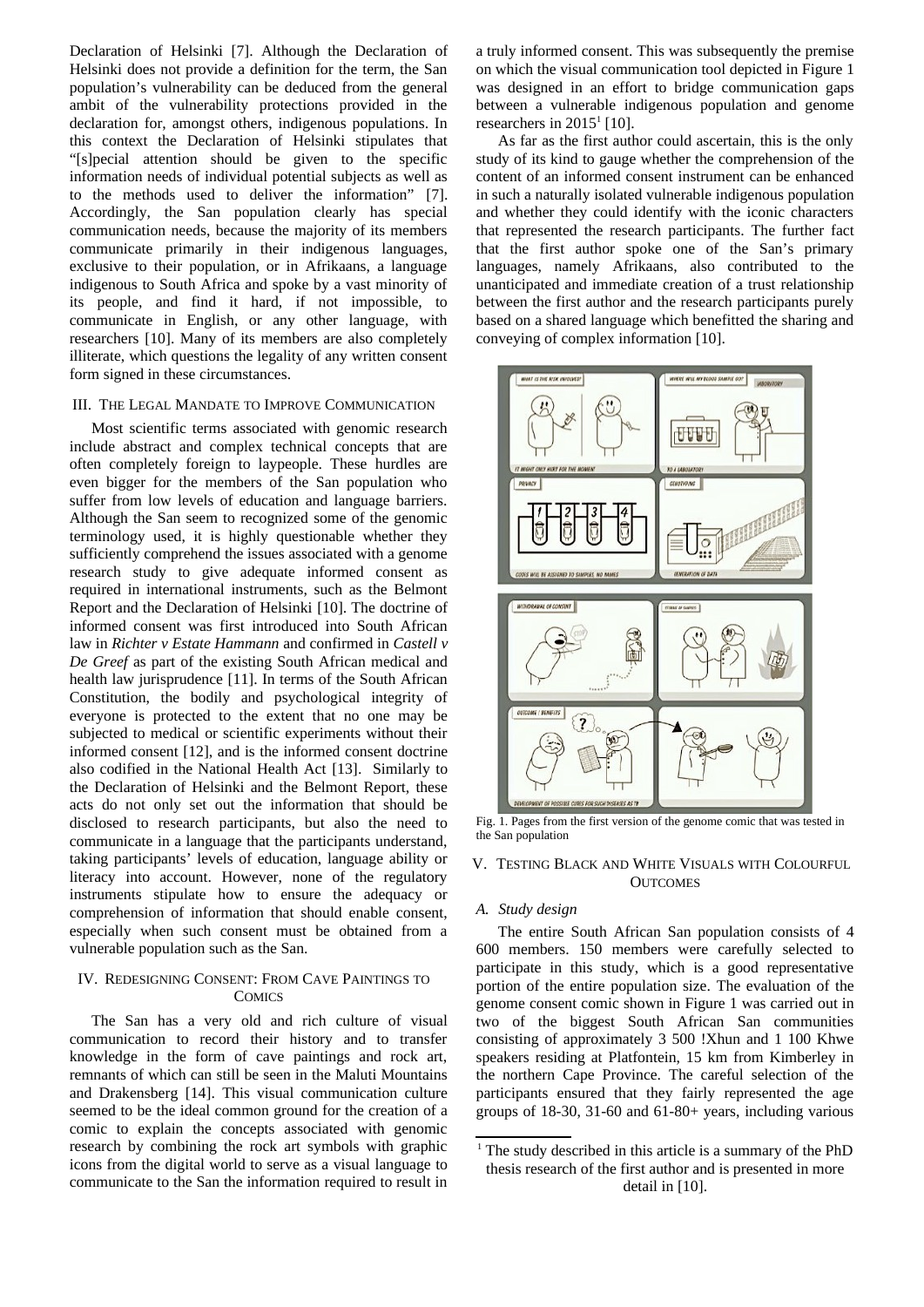levels of educational development, ability to speak a foreign language also spoken by researchers (e.g., Afrikaans) and gender. The first author followed a qualitative research method to explore the issues of comprehension improvement and identification with the characters, seeking insight rather than a statistical analysis of data. Qualitative, exploratory data was collected by in-depth-interviews and small focus groups with purposefully selected members of the San community [15]. This method was also combined with participatory action research during which the author sought collaboration with members of the South African San council, who act as 'gate keepers' of the San population in South Africa, to determine the population's unique communication challenges, the most appropriate research methods for the involvement of members of their community, and how the results of the analysis of the collected data could be used practically and effectively [16].

The participants were divided into two groups with a comparable distribution of age, gender, education level and spoken languages. The first group acted as control group and received a traditional written informed consent form, while the second group received the comic consent depicted in Figure 1. Both groups could resort to additional verbal explanations by the researchers, as it is customary in the ethical consent process. Both written and verbal information was provided in Afrikaans. The participants were then asked to answer a set of closed ended questions (i.e., true - false) investigating their level of understanding of the legally required topics illustrated in the consent (e.g., research risks, data sharing, etc.). The participants belonging to the second group could answer some additional open questions meant to explore more general attitudes, for instance about whether the images supported their understanding and whether they could identify with the characters.

### *B. Study results*

Whereas the group in the control condition could correctly answer 68,30% (on average) of the questions overall, the group who received the comic showed higher comprehension rate of 76,63%. Thus, the introduction of the genome comic increased participants' comprehension of what genome research entails by 8,33%. Examples of enhanced understanding encompass how individuals inherit genes, how scientists obtain genes from participants, and security measures applied to the gene samples. Many comments also hinted that the participants valued the images for their clarity and their cognitive support to understanding how genome research works.

However, the comic consent also determined a lower comprehension in two of the study's questions that dealt with biological terminology and concepts of genome research, namely the methods used for obtaining genetic material (difference of 6,15%) and the fact that genes are located inside the human body's cells (difference of 2,89%). It appears that research participants had preconceived ideas about genes, their location and how scientists extract genes for research purposes. Although some of the research participants previously encountered terminology relating to genes or genome research, it was clear that they held incorrect mental models about these concepts and their actual meaning. The participants believed that their genes in themselves are a cure for certain diseases, but in fact the evolutionary development of their genes can be used to

compare other people's genes during drug investigations and development to gain a better understanding of disease development. Thus, the introduction of the comic appeared to initially confuse some members of the San, because they were forced to revisit such pre-conceived, incorrect ideas when confronted with the correct meaning of genome concepts and terminology.

The only legally orientated question that revealed a less precise comprehension, by the participants exposed to the comic content, related to data privacy. After the research participants grasped how their genetic samples would be handled and shared, and what kind of information scientists could derive from their biomedical samples, they were suddenly concerned. Almost all the participants refused to have their genome information published anywhere (e.g., scientific articles) and were especially concerned about how the San will be depicted and viewed by the international (scientific) community. These concerns arguably stem from the historical exploitation that the San community experienced at the hands of scientists, as discussed earlier, as well as from modern day discrimination and humiliation that they continue to suffer at the hands of local (non-San) communities.

 Despite the general increase in genomic understanding, the San had difficulty in identifying with the depicted figures in the comic. The San voiced their desire to see themselves depicted as fully developed characters, dressed in modern western clothing against familiar background surroundings, such as the thorn trees and tall yellow grass that grow in the Northern Cape where they live. The San thought that they were being depicted naked. When the first author further investigated these perceptions, she found that the icons and avatars used to depict the San was a visible manifestation of how naked the San felt in the eyes of the local South African community as a result of the historical and political isolation, degradation and humiliation they have suffered at their hands. This indigenous population had an urgent need to blend into and be acknowledged by the local South African community as one of their own, hence the requirement for the redesign of the visual communication tool so that they could be depicted as looking like one of 'them' and not as a tourist attraction.

### VI. BACK TO THE DRAWING BOARD

The San's need to be depicted in a more realistic way, in full colour and as a fully developed and clothed human character confirms the theory by cartoonist Scott McCloud that those who prefer a more realistic depiction of visuals tend to have a more concrete perception of their environment, as opposed to the abstraction of symbols used in the written word, which theory confirmed the observations made by the first author in respect of the San's perceptions of their environment and genomic information [17]. Many of the San people also requested the use of only pictures and no words, which underscore their general concrete perception of their environment and tendency to move away from the abstraction of the written word to gravitate more towards concrete depictions. The participants with a higher level of education favoured the use of words in the comic more, whilst participants with lower or no levels of education favoured the exclusive use of pictures in the comic.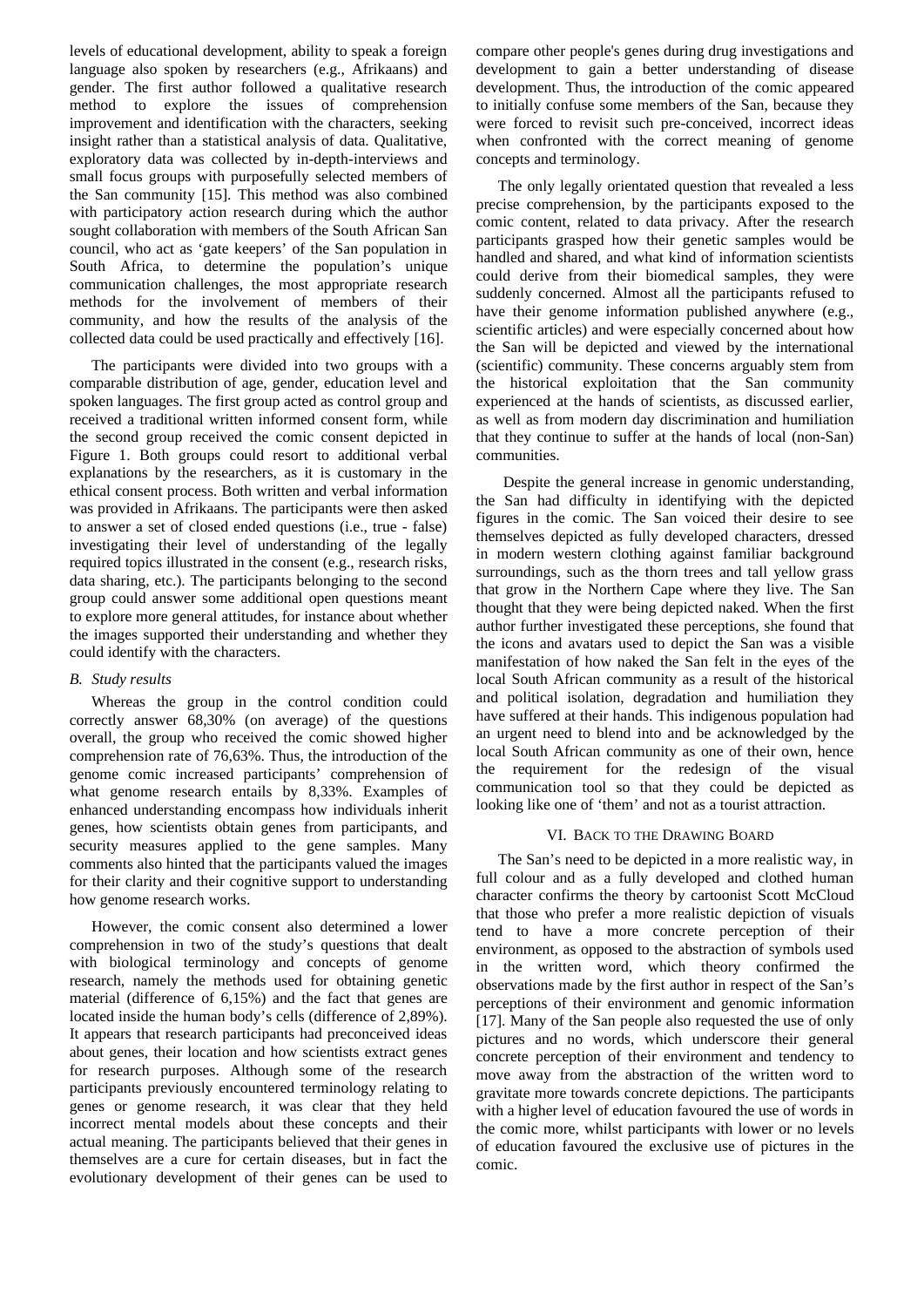Following the above discussed research outcomes, the author redesigned the genome consent comic as depicted in Figure 2. This version boasts full colour panels with much more background detail, as requested by the San during the study. Characters have also been developed into detailed characters and depict the San and scientists as fully clothed in modern day fashions and with smiling faces, as explicitly requested by the San. Text in this comic has been kept to the minimum but was still included to support the interpretation of the meaning of the images.

Besides being entertaining and engaging, comics (including simple line sketches like the first consent version) have a way of conveying ideas that words or even photo realism cannot do. By abstracting an image through cartooning into a comic, many details from realistic images are eliminated to the extent that one can focus on the most important aspects.[25] Comic art allows for the stripping down of any concept into their essential meaning, which can further be amplified to ensure proper understanding of certain concepts, which is incomparable to other means of communication like text.



Fig. 2. Pages from the redesigned consent comic in accordance with the research outcomes

By characterising science through comics, abstract concepts such as DNA, viruses or gene editing may be made visible to people with a limited understanding of these scientific concepts. They can transform the reader into an active participant of the information acquiring process and provide them with more agency and autonomy when making important decisions [\[26\].](https://www.zotero.org/google-docs/?xPQIoW) In the case of the San community, their personally designed comic also gave them a sense of dignity by being acknowledged in a way they have always longed for, thereby re-establishing some of the trust previously lost through historical exploitation.

#### VII. VISUAL STANDARDS FOR TRANSPARENCY AND CONSENT

Unfortunately, high-quality comics are notoriously expensive and labour intensive to produce. In line with the move towards digitisation, more standardized formats of consent designs provide a cheaper alternative, especially if the consent tool needs to be scaled to thousands and even millions of individuals. This is why a standardised visual language to transparently conveying complex concepts is necessary for consent.

A comparison can be made with the recent efforts made in the data protection domain to enhance the comprehensibility of communication about privacy risks and data processing practices, with a focus on the European Union. The General Data Protection Regulation [18] has established clear transparency requirements concerning what information must be disclosed and how it must be presented to individuals for consent to be considered as being informed. Such requirements mandate the exact information items about personal data processing that should be communicated (Art. 13), like the purposes of data collection and the rights that data subjects can exercise. Moreover, they also give straightforward indications about how information should be provided, namely in a concise manner and in clear and plain language. Such requirements echo the importance of the accessibility of language to ensure comprehension that has been also acknowledged by South African legislation, the Declaration of Helsinki and the Belmont Report. But additionally, the GDPR introduces the idea of using standardised machine-readable icons in combination with text to enhance its visibility and intelligibility (Art 12). Moreover, it sets out clearly the characteristics that consent should contain to be considered legally valid: it must be freely given, specific, informed and unambiguous (Art. 4). When the prohibition of processing sensitive data like, genomic data, is lifted, consent should additionally be explicit.

The establishment of clear user-centric requirements for information disclosures and informed consent is a crucial first step towards the standardization of communication which, amongst others, would have the benefit of presenting information homogeneously across products, services and nations. Standardization of communication could allegedly improve information comparison and understanding about important privacy aspects. By also standardizing how consent choices shall be provided to individuals, higher levels of protection may be achieved, as individuals would already be familiar with previously encountered consent mechanisms and hence could make better informed choices. The ISO standard on privacy notices and consent [19] contains similar requirements [20] and mentions textual, graphical and visual formats for information disclosure, including icons.

The quest for a standard visual lexicon to express data privacy concepts is long-standing, but still very active in the  $EU<sup>2</sup>$  $EU<sup>2</sup>$  $EU<sup>2</sup>$  and in the US [21]. The anticipated benefits are many [22]. First, a visual code can summarise the main data practices of a service and be combined or even replace lengthy text-heavy disclosures that are off-putting by default. Second, visuals offer the advantage of capturing and retaining attention more easily than text. Third, images can cross language boundaries and literacy levels and thus act as a universally comprehensible language – which is the idea

<span id="page-3-0"></span><sup>&</sup>lt;sup>2</sup> For an overview, see <https://privacyiconsforum.eu/projects/> and <https://privacyiconsforum.eu/global-initiatives/>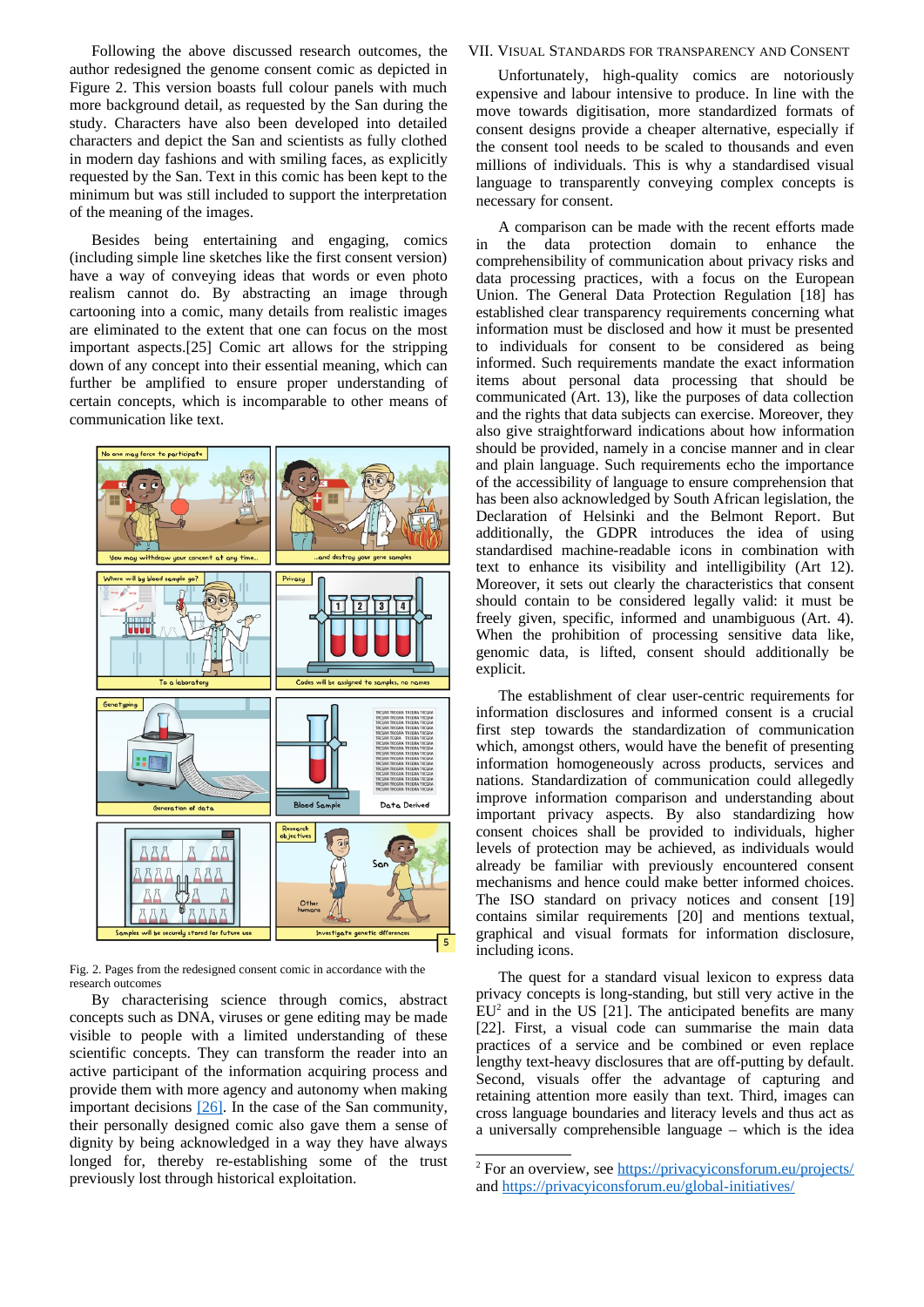behind the genome comic consent discussed earlier. Moreover, a simplified visual alphabet, for instance composed of pictograms or labels, would be easy to scale and to reproduce in different formats, both digital or otherwise. Since icons would provide short visual summaries of information that is often presented as complex, lengthy and impenetrable text and would even highlight the relevant information to make consent decisions, they can be rightfully considered a low-tech visualization aid that can, in principle, enhance transparency and support the right to autonomy and self-determination. A standardized icon language can be useful beyond the domain of data privacy to simply convey biomedical research concepts and related options, similar to the symbols that already act as wayfinding systems in many hospitals [23]. Its effectiveness to assist during the informed consent process that enables decisions about data sharing must be further researched with special attention to the implementation of standardized consent forms for data altruism as foreseen by the recently enacted Data Governance Act [24]. Clarity of information and choices could enable greater data portability and thereby support the development of new services for the common good.

That said, boiling down the complexity of legal or technical concepts to a graphical symbol signifies that many nuances of the meaning will be simplified and even lost in translation. Languages have an infinite number of ways of combining their many words and they are therefore infinitively creative. They can express any meaning, even if it was never expressed before, with the greatest precision, and this is why humans have invented technical jargon. However, with standardized visual languages compile of simple pictograms, precision of meaning may be sacrificed for the sake of summarizing the main concepts and democratizing their comprehensibility. For instance, the symbols for men with trousers and women with a dress do not faithfully represent reality, but they are nevertheless accepted and understood internationally. Similarly, labels for privacy<sup>[3](#page-4-0)</sup>, as well as for food and under products, may reveal their level of quality at a glance, but do not reveal neither which criteria were selected and considered to design the label, nor how the standard or grade were calculated. Yet, labels are arguably a better decision-making tool for laypersons that would never delve into the complexity of specialized information, and even if they did, they would hardly grasp its explicit and implied meanings. Such complexity is undoubtedly lost to the end-user and with it the underlying motivations that brought to the final simplified design. It could be argued that comics and other forms of visual language also simplify the reality and nudge the reader to focus on certain aspects above others. However, enlarging the comprehension rates of wider numbers of population with respect to risky privacy practices and sensitive biomedical research, even at the expenses of precision of meaning, may be easily considered a better trade off than achieving only limited comprehension.

Moreover, despite enhanced visual saliency, the comprehensibility of depicted information does not necessarily augment, especially when using icons. The meaning of unfamiliar or abstract visuals shall be learnt, thus greater attention should be paid to the integration with textual descriptors, as it was achieved in the genome comic consent communication tool. When it is not implied in realistic representations like comics, a visual lexicon can become a universal language, provided that a specific combination of symbols (and forms, and colors) has been identified and

<span id="page-4-0"></span><sup>3</sup> See e.g., http://privacygrade.org/

standardised via international conventions (e.g., traffic signs, safety signs, etc.), regulations (e.g., energy consumption labels in the EU) or widespread and uniform use (e.g., the padlock to signify secure connection adopted by all browsers) [25]. This is exactly why the symbols for men and women can be found in many countries and do not cause misunderstanding or confusion.

Lastly, standard graphical symbols are not always the most appropriate solutions to improve the communication of consent choices to any population. The idea of using icons in the GDPR is based on the assumption that the European population is quite uniform, for instance concerning their digital skills and thereby their ability to navigate privacy choices. However, studies show that a digital divide in the EU exists and derives mostly from differences in age, educational level, and occupation [26]. In addition, the study on the San population suggests that certain populations feel the need to identify with more realistic characters, depicted in more detailed environments, as opposed to standardized representations.

#### VIII.CONCLUSIONS

Since its formal introduction as one of the rules handed down during the Nuremberg trials in 1945, informed consent has been created and implemented as a written document, with a focus on the exhaustiveness of its content. Only recently, other methods to convey the content of informed consent forms and processes such as comics have been developed. But considering that genome studies often involved large populations, the scaling of personalised or culture-specific comics seems to be a luxury if the developmental costs and scalability thereof is considered. For this reason, standardization initiatives regarding consent, including privacy icons, have been gaining momentum. Moreover, given the increased digitisation of data, consent models and platforms are also being transformed into electronically-mediated processes. Like comics, e-consent also harbours the possibility of providing an engaging and informative consent experience through the use of interactive digitised interfaces.

Current developments in consent and information dissemination open promising possibilities to merge models, theories, media and methods to provide innovative and informative informed consent experiences*.* In the future, modularity may help to design consent experiences that will consist of a combination of icons, comics, audiobooks, virtual reality tools, engaging interfaces and more, subject to laudable standardisation efforts based on meaningful, customisable consent options to leverage the opportunities of the data economy.

#### ACKNOWLEDGMENT

This work has been partially supported by the Luxembourg National Research Fund (FNR) IS/14717072 "Decepticon" and IS/14638785 "ConGenIAl". This research would have been impossible without the support from the San Council of South Africa and the research participants. We would finally like to thank the anonymous reviewers for their valuable comments and recommendations.

#### **REFERENCES**

[1] R. R. Faden and T. L. Beauchamp, *A history and theory of informed consent*. Oxford University Press, 1986.